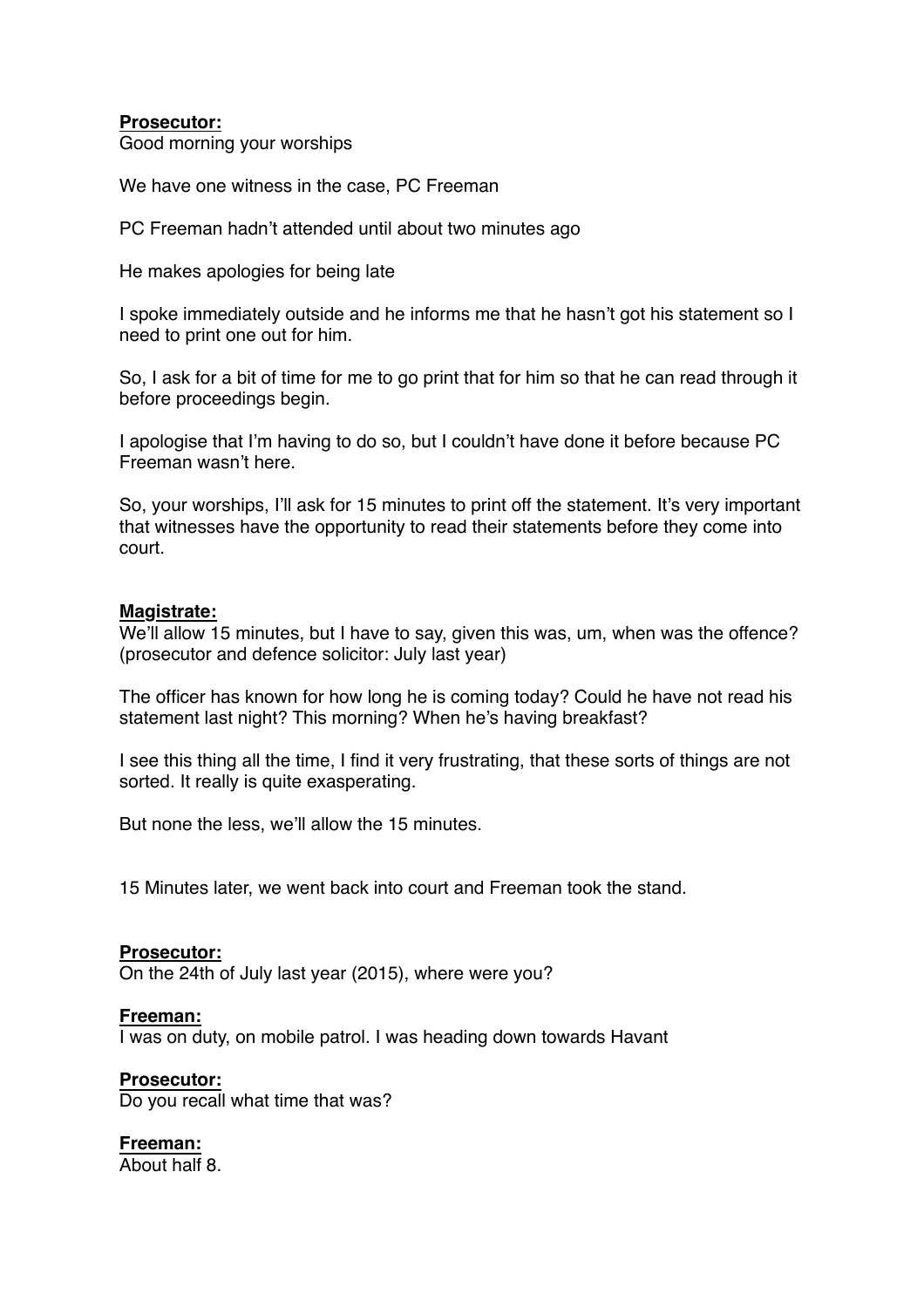## **Prosecutor:**

On the 24th of July last year (2015), where were you?

## **Freeman:**

I was on duty, on mobile patrol. I was heading down towards Havant

# **Prosecutor:**

Do you remember the road in which you were travelling down?

## **Freeman:**

It was the M3 southbound approaching junction 13 which is where the M27 splits to the A33 towards Bournemouth or the right hand lane that take you to Portsmouth

## **Prosecutor:**

At this point, how many lanes are there?

## **Freeman:**

On the approach to the junction, there is three, then it splits into 4. Two to the A33 and two to the M27 Portsmouth.

# **Prosecutor:**

How would you describe the conditions at the time?

## **Freeman:**

It was raining, it was overcast, there was a lot of spray from the vehicles

## **Prosecutor:**

How were the traffic conditions?

## **Freeman:**

It was medium to heavy. Commuter traffic going to work

## **Prosecutor:**

What was the general speed of the moving traffic

## **Freeman:**

The average speed of vehicles was between 55 and 65mph

## **Prosecutor:**

Which lane were you travelling in?

## **Freeman:**

I was in lane 2 (explains that it's the most outside lane of the whole carriageway but lane 2 of the two on the right hand side of the split)

(Magistrate comments on the junction and that it knows it very well)

## **Prosecutor:**

As you were making your journey through, what came to your attention initially?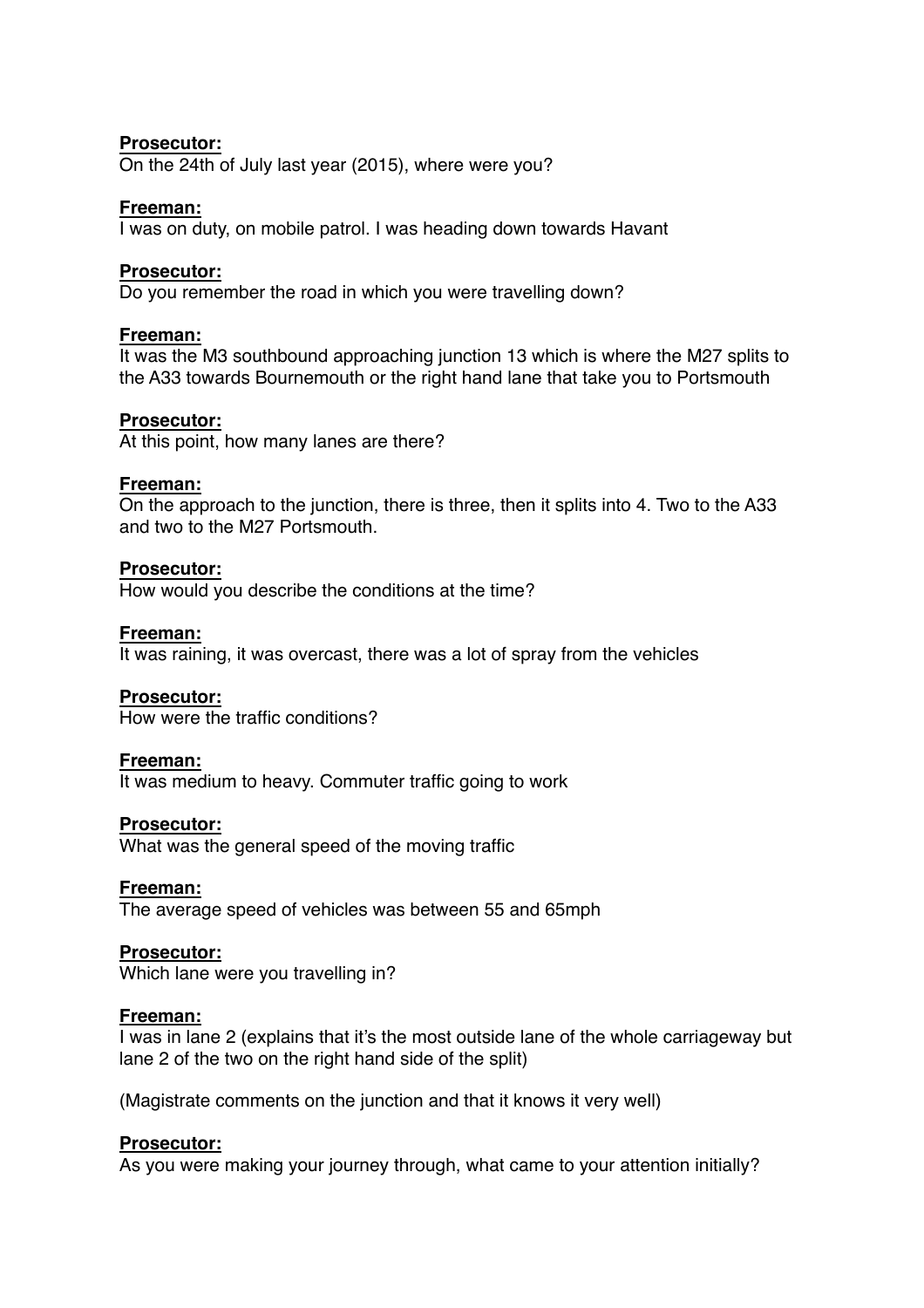#### **Freeman:**

(balls on about paying attention to his whole surroundings) I became aware of the Renault Megane, directly in front of me.

#### **Prosecutor:**

What did that vehicle do?

#### **Freeman:**

On the approach to the junction, the vehicle moved from what was effectively lane 4, to lane 2 and then into the filter lane, which would be the filter lane

#### **Prosecutor:**

How many lanes did that vehicle move?

#### **Freeman:**

Effectively, the vehicle moved left into one lane, paused for a second and then moved left again into the next lane

#### **Prosecutor:**

Were you able to notice if the vehicle was indicating or not.

**Freeman:**

At that time, no, I didn't.

#### **Prosecutor:**

What did the vehicle then do?

#### **Freeman:**

It then accelerated and undertook a BMW that was to the Megane's right Then about 50m before the solid white line where the junction splits, the Renault Megane pulled back in from of the BMW he undertook

#### **Prosecutor:**

Pulled into the same lane as the BMW was travelling?

#### **Freeman:**

Yes

## **Prosecutor:**

How did the BMW react?

#### **Freeman:**

Because there was no warning, no indication from the Renault Megane, and the distance in front of it, the BMW had no alternative than to break sharply to avoid a collision.

#### **Prosecutor:**

How you respond to what you had seen?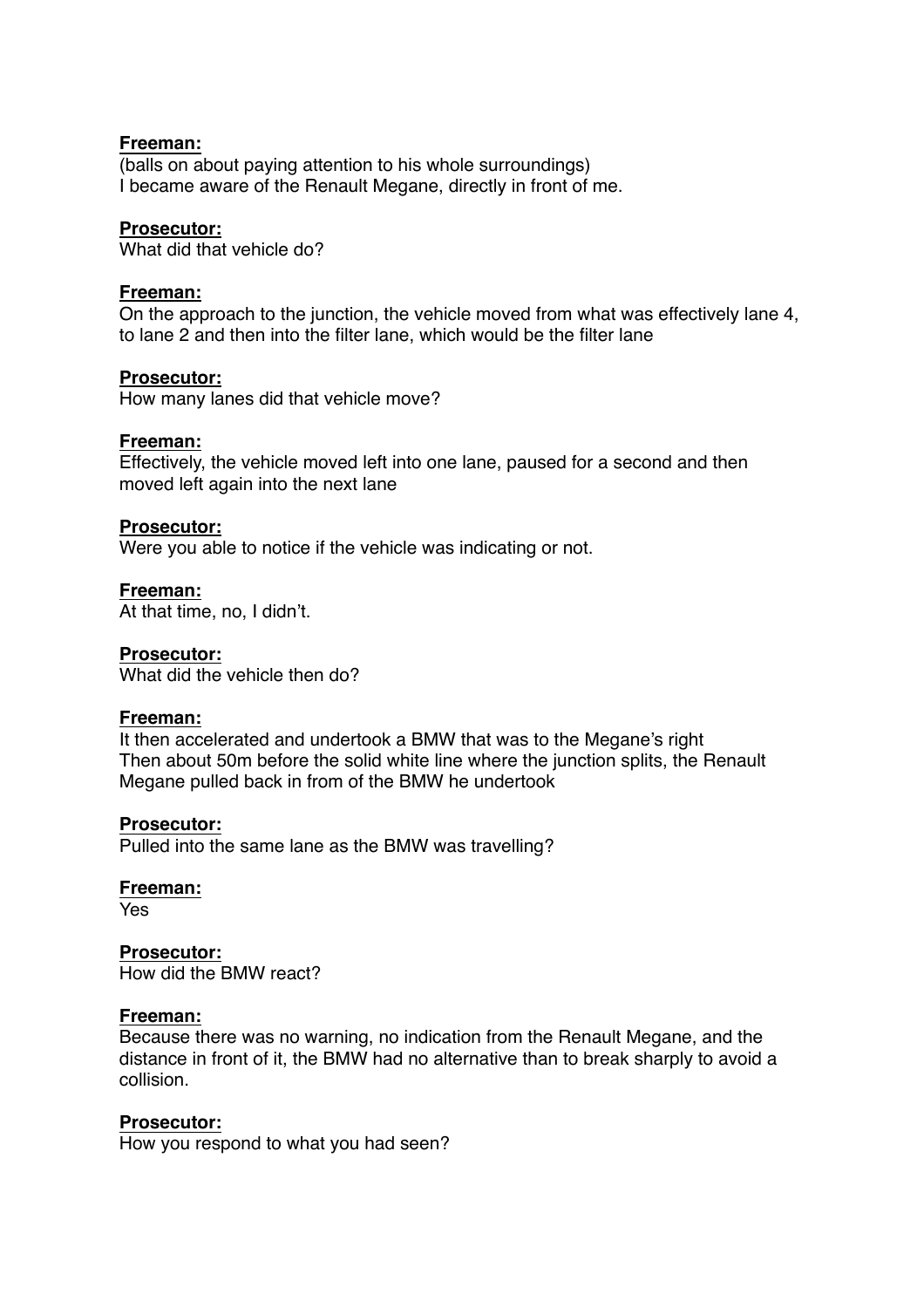## **Freeman:**

Shocked, to be completely honest, bearing in mind I was in a marked vehicle. I saw the Renault Megane pull directly in the gap I had directly in front of me so there was no advantage to be gained by his actions so I intended to speak with the driver.

## **Prosecutor:**

Can you be sure there was no indication?

## **Freeman:**

The vehicle would show amber indications on the front rears with a repeater on the wing, which would show from my point of view that the vehicle was indicating.

# **Prosecutor:**

What did you do after you saw this?

## **Freeman:**

I illuminated the blue lights on my police vehicle causing the Renault Megane to stop.

## **Prosecutor:**

After you stopped the vehicle, what did you do?

## **Freeman:**

I went and spoke to the driver and invited him back to my vehicle to explain why I stopped him.

## **Prosecutor:**

## **Freeman:**

I asked him for his details and initially, he refused. I explained to him that I have made a legal requirement, he then provided me with his details.

## **Prosecutor:**

What was the next thing you did?

**Freeman:** In relation to?

# **Prosecutor:**

The interview with the driver

## **Freeman:**

I completed a T60 traffic offence report

(prosecution show an image of the junction to the court and ask him about it, nothing relevant was said at this part that hasn't been mentioned)

It is now the turn of my solicitor to cross-examen the officer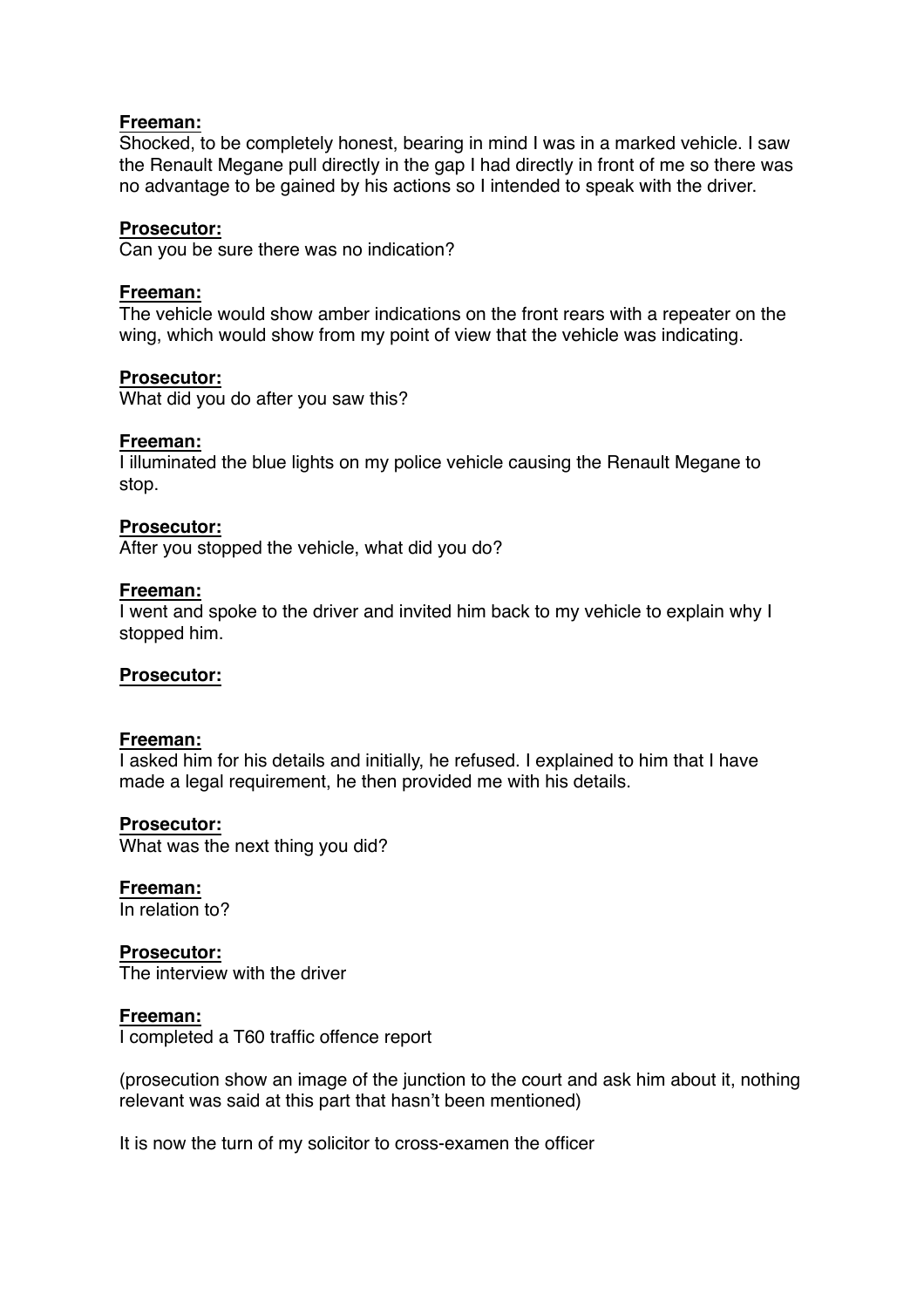## 38:06

## **Defence:**

Officer, I take it you know the section well

## **Freeman:**

No, not particularly, it's not my parole area.

## **Defence:**

The driving conditions, you mention it was raining with puddles and lots of spray and traffic was building up

# **Freeman:**

Yes, reasonably heavy

## **Defence:**

Reasonably heavy is quite a clear description. In your statement, which you have read, you describe the traffic flow as 'light' so light, not heavy. Then you said there were puddles etc, then you said visibility was clear, no fog, mist, you haven't circled any of those (referring to the T60 report). All you did circle 'rain' and wrote 'wet'

## **Freeman:**

(He comments that there are only a few boxes to select

## **Defence:**

I'll hand it to you and see if you can help me. You said you were reporting him for carless driving rather than due care and attention. I see in your completed form here that it says 'careless and inconsiderate driving'

## **Freeman:**

It was due care

## **Defence:**

Do you know what he's charged with?

## **Freeman:**

Whatever's on the form

## **Defence:**

So you've come into court today officer, and you don't know which charge this man faces?

## **Freeman:**

Personally, I don't. I don't deal with the actual offence

## **Defence:**

Well, I can actually tell you that he's being prosecuted for 'inconsiderate driving', which I think you can accept is a lesser situation than driving without due care and attention…uh, offence.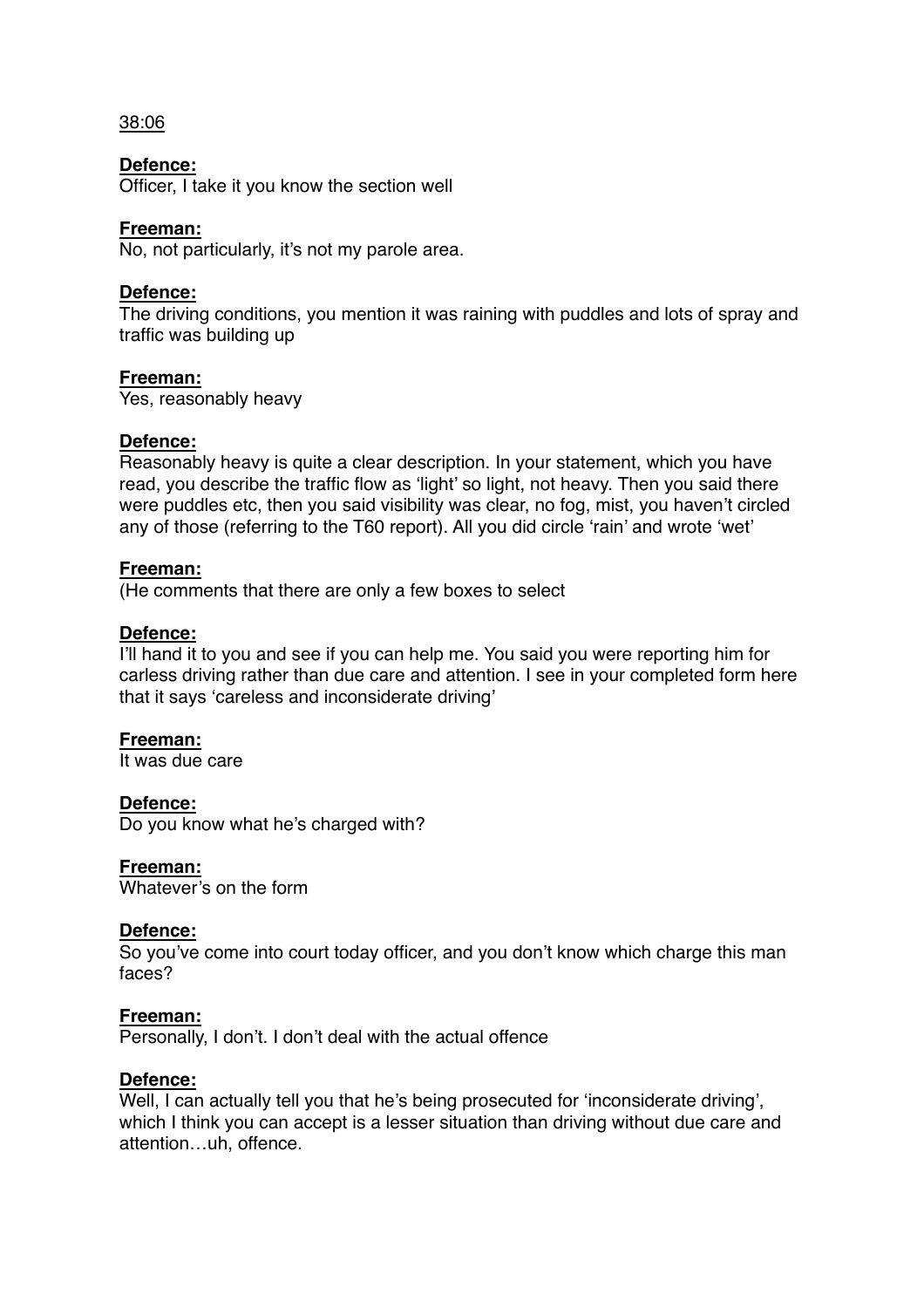# **Freeman:**

Yeah, I can accept that.

# **Defence:**

And that it requires inconvenience to be caused to another. I'm sure you do, I'm just checking.

(hands a copy of the T60 to the officer)

## **Freeman:**

I stop an awful lot of people and you can appreciate that it was July 2015, an long time ago.

# **Defence:**

Can you help me what is written on the ticket, it's not exactly clear

## **Freeman:**

Junction 13-14, silver Renault Megane, behind police…uh (skips the rest of what he was about to say because it contradicts what he said earlier), lane 3, seen to change lane 3 to lane 1 filter to junction 14, heavy traffic, approach to split, Megane changed from filter lane to lane 1, silver BMW, Megane, narrowly missing BMW in lane 1.

# **Defence:**

Come to the circled part then, what have you circled?

## **Freeman:**

Daylight, street lamps were off. Weather…halfway between drizzle and something, visibility - spray, road surface wet, traffic flow between light and medium.

## **Defence:**

On that form, where you wrote condition, when you were driving, you were driving, lets keep to the motorway for now, three lanes. You were driving, you made a mistake about the direction which you were going. You actually wanted to go to **Portsmouth** 

## **Freeman:**

Yes, I was definitely going to Portsmouth, I was in the OUTSIDE lane.

## **Defence:**

What speed were you travelling in the outside lane?

## **Freeman:**

Probably, I can't remember definitely, probably between 55 or something like that.

## **Defence:**

If I put to you, that you were certainly doing no more than 55 or 60 in the fast lane, would that be right?

## **Freeman:**

I couldn't say, I was keeping up with the flow of traffic.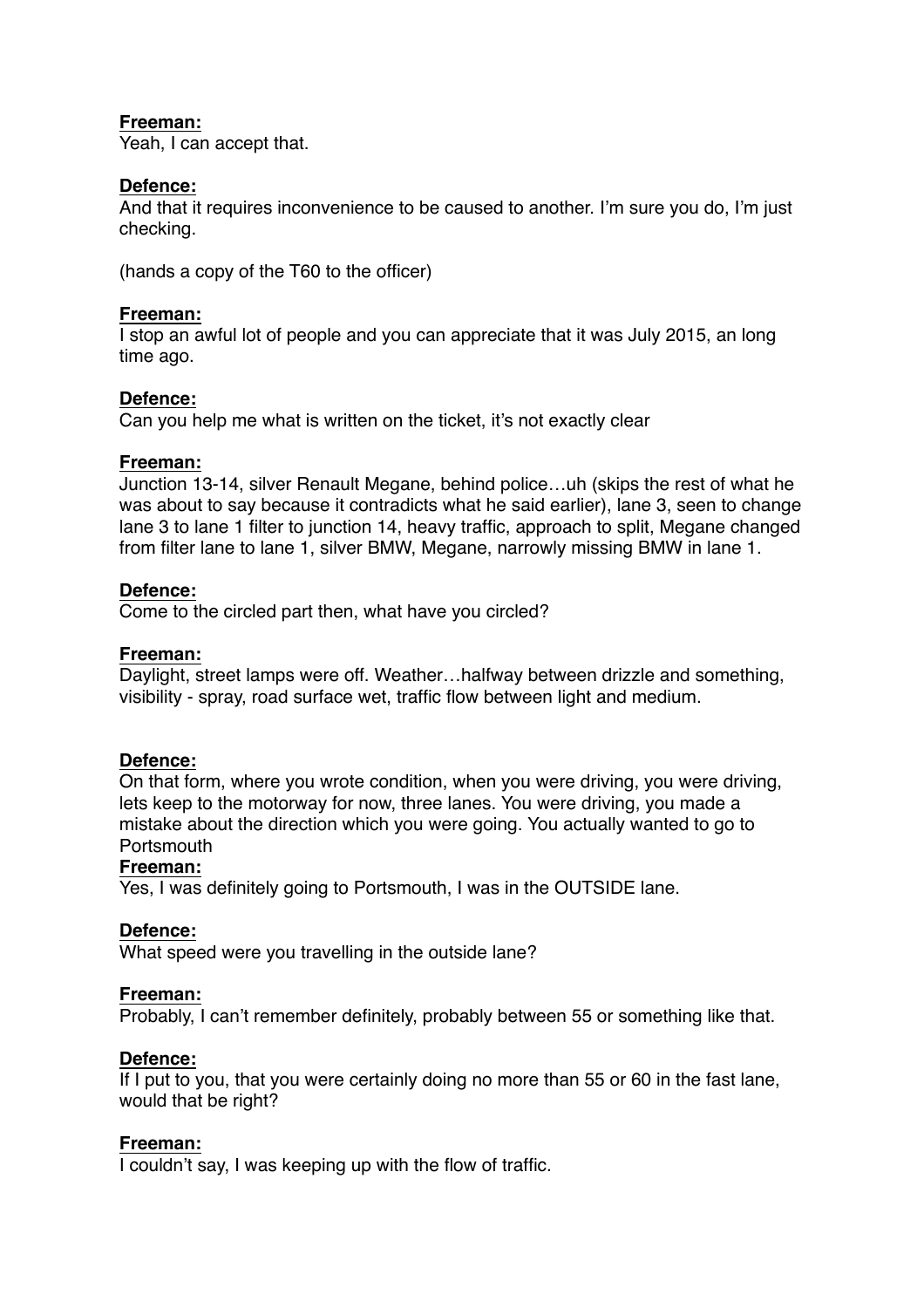#### **Defence:**

You see, there wasn't much traffic on there because you've put light

#### **Freeman:**

Light to medium.

## **Defence:**

That was done at the time, light to medium. We will watch in a minute, the CCTV. What I'm suggesting to you is that you're in the wrong lane, anyway. Why are you holding up traffic, a police officer in a marked car in the wrong lane, you should be in the other lane.

## **Freeman:**

If you've got CCTV, it'll show, but I can't obviously remember. There was obviously traffic next to me in lane 2

## **Defence:**

You estimate the average speed of other vehicles 55-65. Now, one of the other things you make a very, very strong point about is that you first became aware of the Megane, the car, directly in front of you. Can you define to me, directly in front of you?

## **Freeman:**

The car in front of me.

## **Defence:**

I know it may be obvious, you're there, are you saying he's directly in front of you, same lane?

## **Freeman:**

Yes, from memory

## **Defence:**

From memory…I'm suggesting to you that you never actually saw that car, because he was never in front of you until he cut across, but we'll come to that. But he was never in front of you, you could not see him and in the footage I'll show you, you confirm that you couldn't see him. Do you accept that?

## **Freeman:**

No, I can't remember

## **Defence:**

You can't remember he was in front of you? When he changed lanes, you as well as the court knows, you can pick up the A33 from from either west or eastbound, did you know that?

## **Freeman:**

Um no.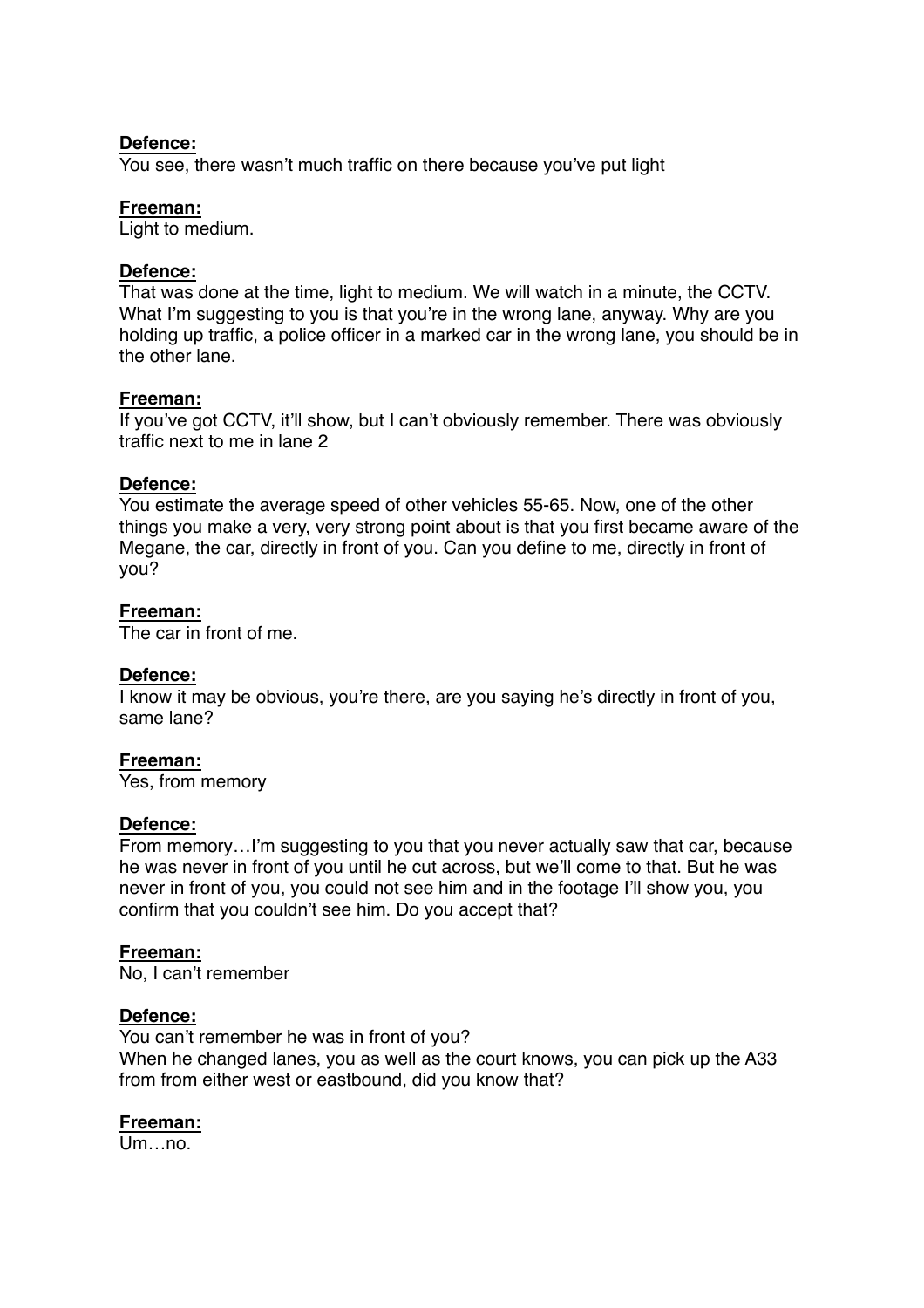# **Defence:**

You didn't?

# **Freeman:**

No

# **Defence:**

He's gone off on the other side. You talk about the undertaking manoeuvre, did notice a lorry?

## **Freeman:**

Not that I can remember.

# **Defence:**

This BMW you said was undertaken and had to brake sharply, was that behind you or in front of you?

# **Freeman:**

From my recollection, it was to the side of me.

# **Defence:**

To the side of you? So you're looking like this, (looks sideways) and he's there?

## **Freeman:**

Yes

## **Defence:**

So how do you know he's braking sharply to avoid…

## **Freeman:**

Because I saw the vehicle sharply

## **Defence:**

So, there's a police car along side a BMW, does the BMW make any signs, indicate to you about possibly careless driving?

## **Freeman:**

No

# **Defence:**

Nothing at all? In reality, this BMW would be extremely, extremely close and indeed, if this man hadn't come out, there could have been a collision with other cars.

## **Freeman:**

I cannot remember, I apologise.

# **Defence:**

You said that you caused him to stop.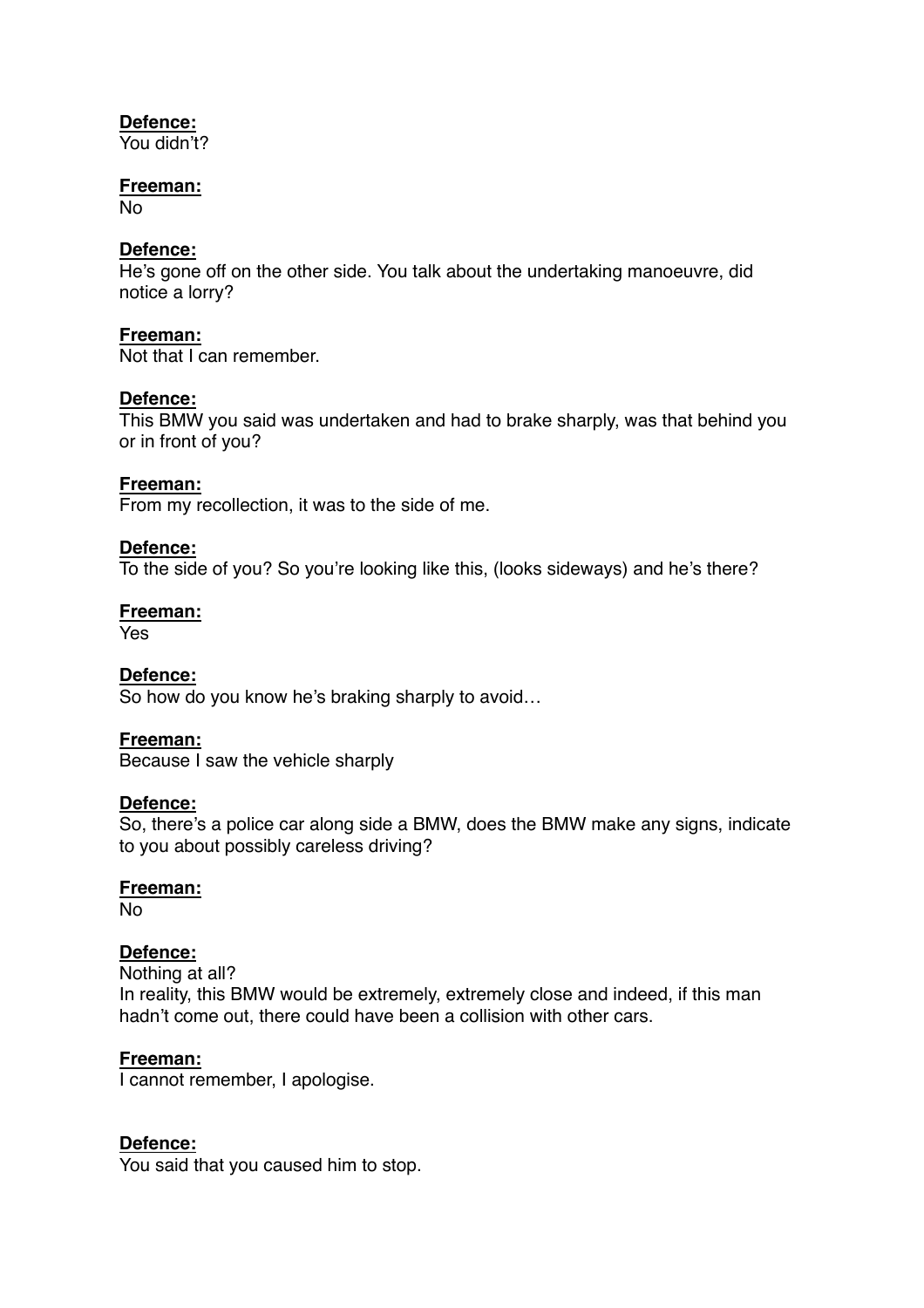He's now in front of you, yes?

I asked him to join me in the back of the car to explain why I stopped him and to watch the video.

Now, that's not perhaps the tone you used. Because, your first words to him were "i've stopped you, now tell me what you've done wrong"

There's quite a presumption there isn't there. You tell me what you've done wrong

# **Freeman:**

No, that's not how I stop and do things.

## **Defence:**

Really? We'll play the CCTV

**(**The defence plays the video evidence, stopping to ask questions or to allow PC Freeman to make comments)

# **Defence:**

This will be you in the police car. I'm just going to play it...

I want to stop it there. Is that where you say it's raining?

## **Freeman:**

Sorry?

# **Defence:**

You said it was raining. Can you see rain on there?

## **Freeman:**

From mobile phone footage, it's not clear

## **Defence:**

Lets be clear, this mobile phone footage was taken while you were in the car

## **Freeman:**

Yeah, yeah, yeah, that's fine. I'm not disputing that.

## **Defence:**

Am I right in saying, you don't have your own CCTV because it was unfortunately lost?

## **Freeman:**

Yeah

## **Defence:**

Let's carry on.

## **Freeman:**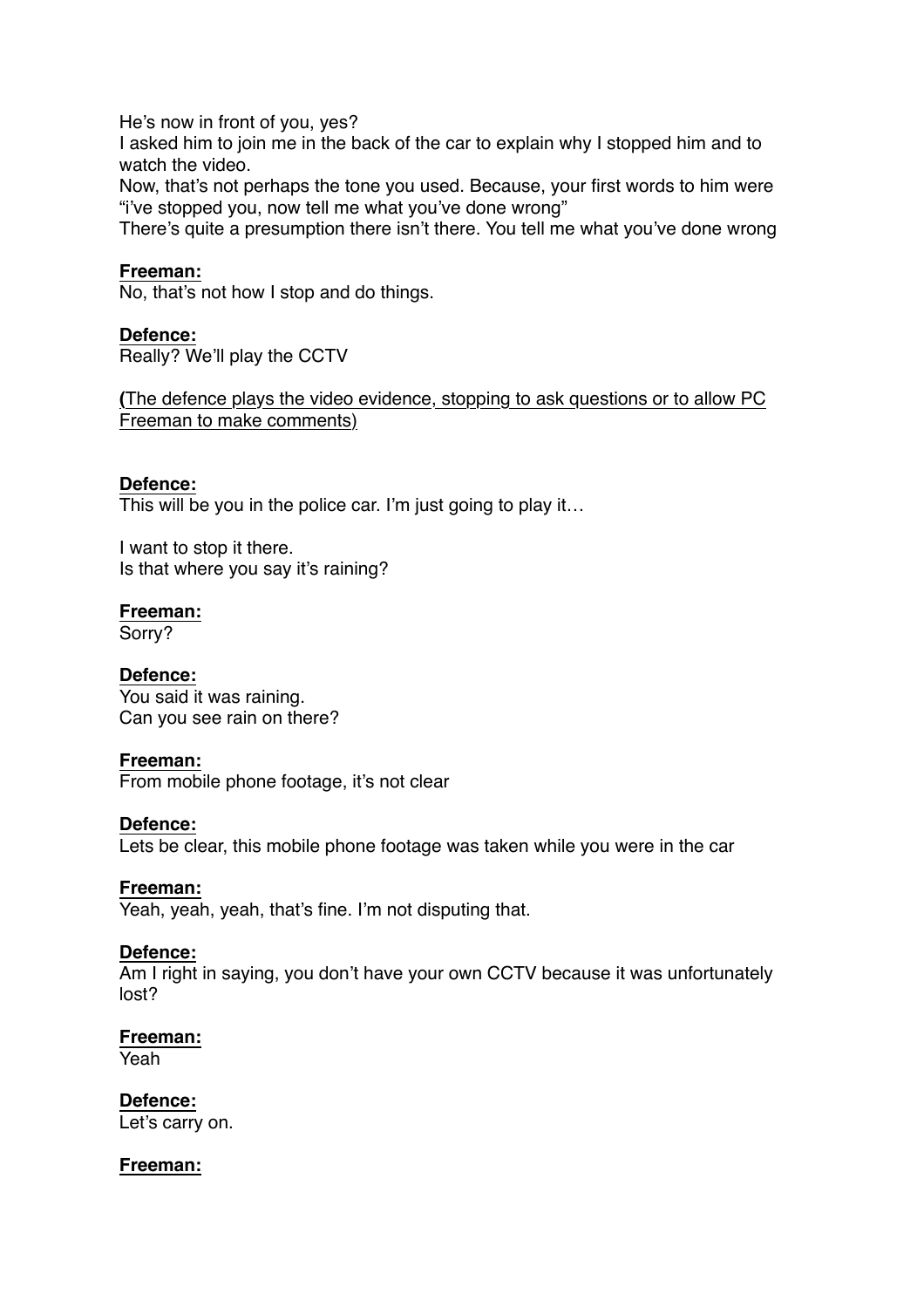I don't know if you noticed, but there was a black spot on his clothing, that could be from rain.

# **Defence:**

Ok. Let's carry on. Please, say stop when you wish to comment.

# **Defence:**

Did you hear that? "You're behind me"

## **Freeman:**

Ok…

## **Defence:**

That's why I suggested that he was never in front of you. Why did you say to the court today that he was in front of you?

#### **Freeman:**

Cann't understand what he says at this point.

#### **Defence:**

But your statement, you see, which you read out there, confirms that he was in front of you. You actually made a statement that is wrong.

#### **Freeman:**

(He doesn't answer this)

## **Defence:**

Let's crack on… Did you hear that?

#### **Freeman:**

Yeah.

## **Defence:**

"I'd like you to point out what you think you've done wrong" That's what I asked you about.

Isn't that a loaded question? Asking someone to incriminate himself? saying "you tell me what you've done wrong". Haven't you already made up your mind by then? Thinking he knew. You've already made up your mind. You're asking a loaded question, aren't you?

## **Freeman:**

**Potentially** 

(video carries on)

## **Defence:**

Your windscreen wipers, modern cars have intermittent.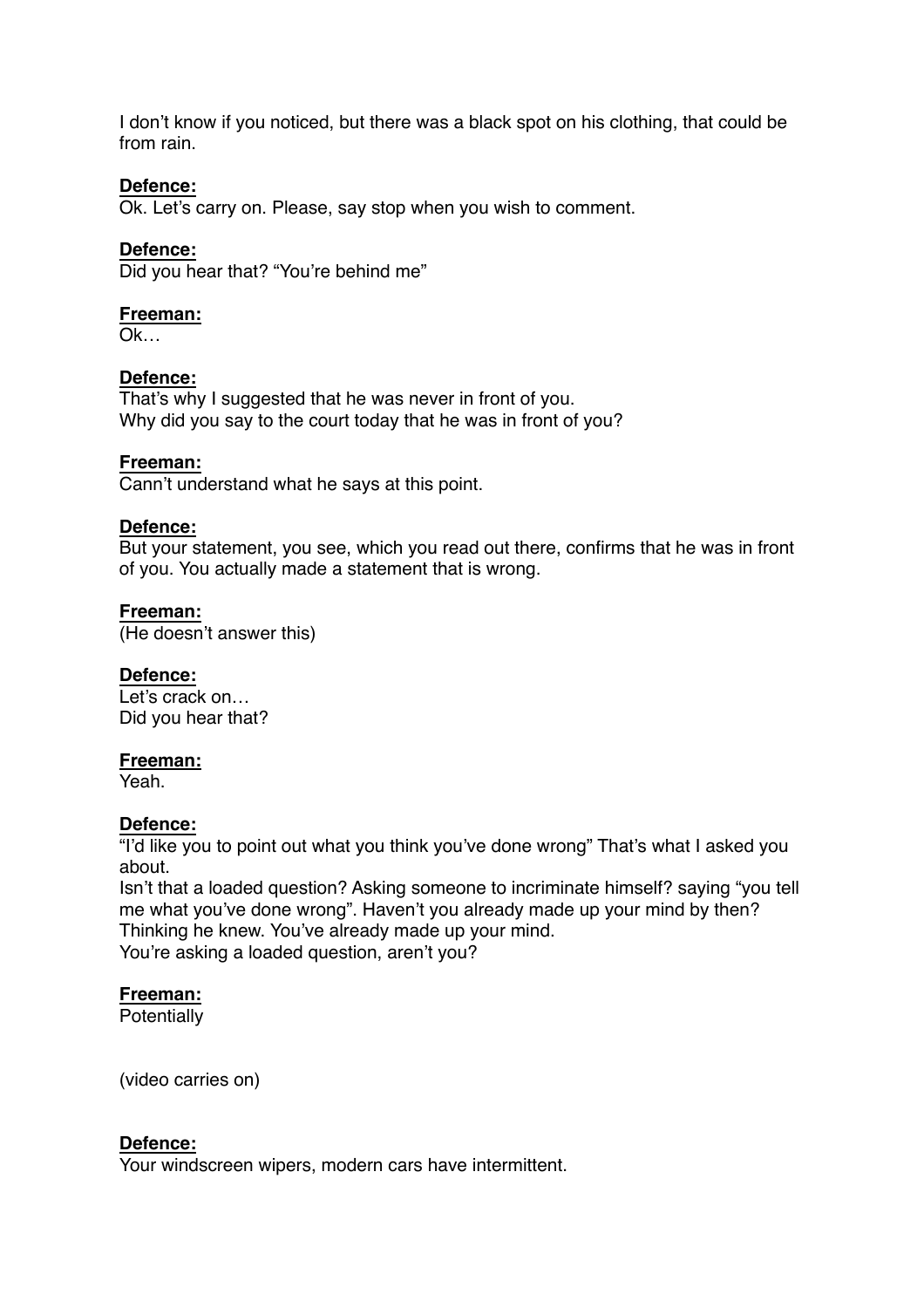Yours are going very, very slowly

## **Freeman:**

Ours are automatic and variable.

## **Defence:**

Forgive me, you've used the correct word, variable. That variable there indicates that there is very, very little light rain. You've got to wait a few seconds for the wipers to come on.

## **Freeman:**

We are stationary so there is no spray

# **Defence:**

I'm only saying it because you pointed it out

(video continues)

## **Defence:**

When you say, you were in that lane, it's quite clear, you don't know which lane he was in.

You weren't challenging him saying 'no, no, you were in that lane over there'. You're not sure, are you?

## **Freeman:**

That's not exactly what I'm saying, I'm instructing him on what's going on in the video.

(video continues)

## **Defence:**

Is that an aggressive attitude? "We can deal with it in court"

**Freeman:** That's his right isn't it

**Defence:** Were you getting angry there?

**Freeman:** Assertive but not angry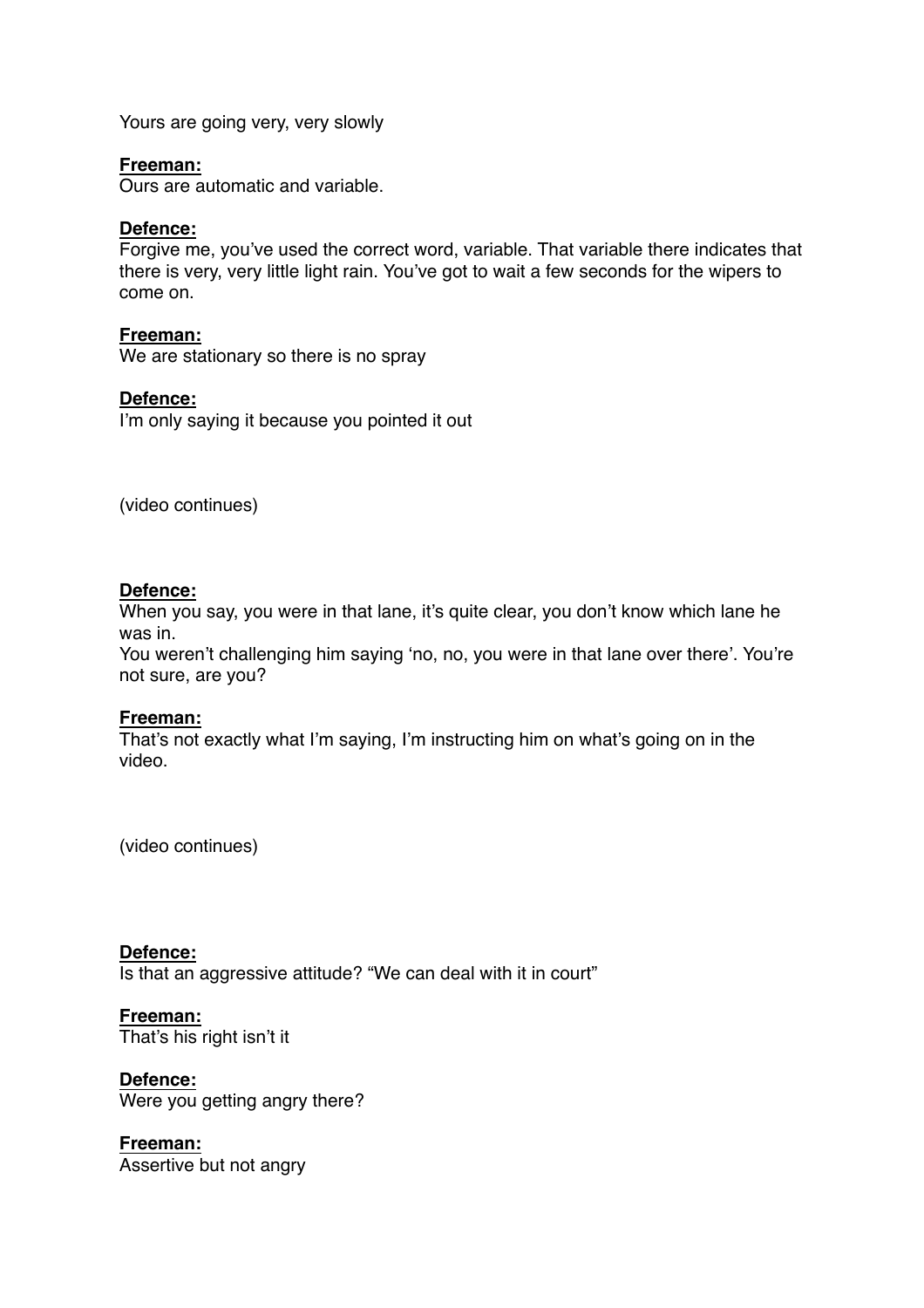# **Defence:**

Frustrated?

# **Freeman:**

Why would I? It's my job.

# **Defence:**

That's what I mean. Your job means you get angry when you don't get the right response

(Video continues)

# **Defence:**

Obviously, you talk about the producer, I think everybody knows what a producer is. Did you have ANPR in your car?

# **Freeman:**

We have ANPR equipped vehicles but I am unsure if it was switched on at the time.

## **Defence:**

Couldn't you have used it to check the registration and done the check for the insurance etc, etc.

## **Freeman:**

Not unless I'm logged in and because I asking for their details, I have to log in.

# **Defence:**

And, you gave him a producer, is that right?

## **Freeman:**

No, I didn't.

**Defence:** No…why not?

## **Freeman:**

He gave me his details in the end.

## **Defence:**

How can you be satisfied that he's got insurance, how can you be satisfied that he's got all the requirements of the Road Traffic Act.

You said "I'm going to give you a producer" why have you not given him a producer?

# **Freeman:**

If I suspected that the driver was driving without insurance, I probably would have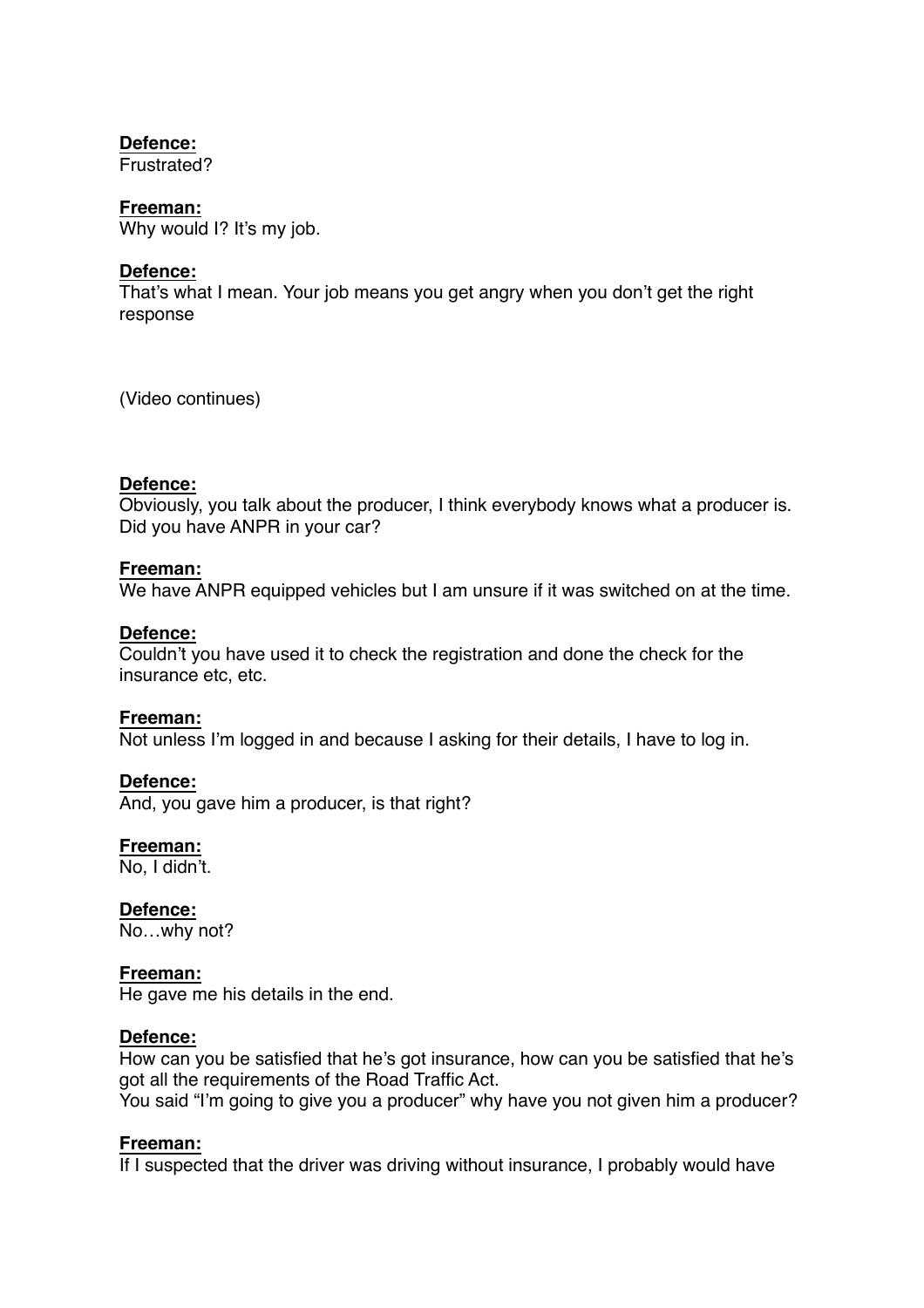dug deeper.

(End of the video )

#### **Defence:**

The question of inconvenience, you couldn't possibly be sure, the BMW, which is the only car you say was possibly inconvenienced, was along side you, and you're presumably watching the road in front of you. Because, you're not inconvenienced, you didn't say you were inconvenienced at all, so why do you make presumptions people were inconvenienced?

#### **Freeman:**

The BMW was caused to brake sharply

#### **Defence:**

I have no more questions.

(I point out the other video should be played - a stabilised zoomed in version

The video is played but is of no help, and as the prosecution are giving evidence, I am under no obligation to help them. I would refer to this during my evidence however.)

The prosecution ask a followup question about the boxes ticked on the T60 form. Not particularly helpful to them.

#### **Magistrates:**

We have no question after that, so thank you're all done (talking to the officer).

## **Defence:**

My solicitor puts forward a halftime submission of 'No Case to Answer' based on the following points:

His recollection is complete vague.

The principle witness saying he's not sure and got it wrong, completely. The car was never in front of him and he say's it was in front of me. He didn't clarify how he saw it, was it in his mirrors, or if he scanned him, so you can't be sure how he saw the car that he saw.

You have to ask yourself, inconvenience? Inconvenienced who? You've heard there was a BMW. The officer in the case, and in the prosecution's case as well will